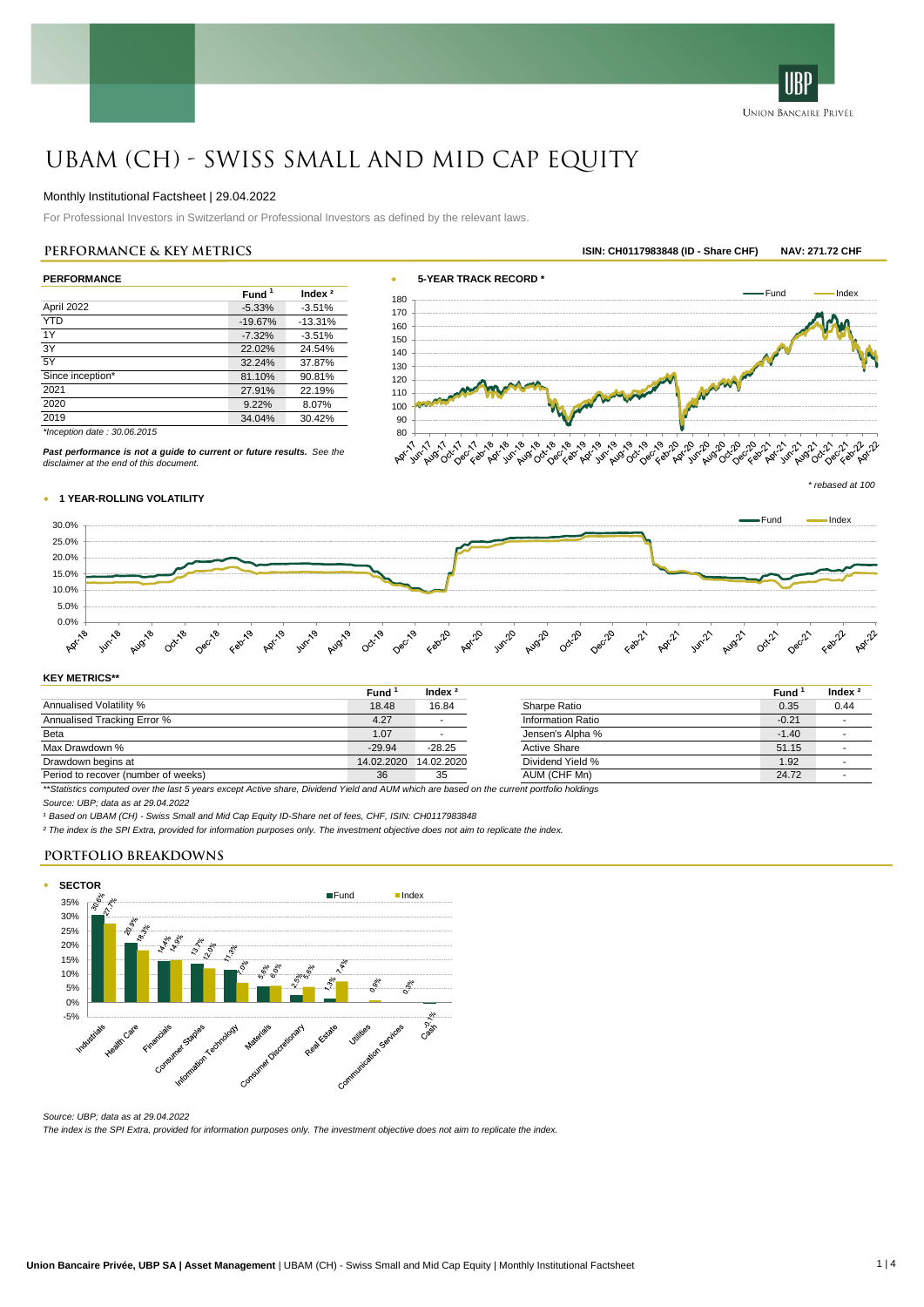# **Top 10 holdings**

|                          | <b>Portfolio Weight</b> | <b>Index Weight</b> |             |                         |
|--------------------------|-------------------------|---------------------|-------------|-------------------------|
| Name                     | (end)                   | (end)               | Country     | Sector                  |
| KUEHNE+NAGEL INT N       | 6.64%                   | 4.98%               | Switzerland | Industrials             |
| SONOVA HLDG -NOM.-       | 6.43%                   | 5.97%               | Switzerland | <b>Health Care</b>      |
| LINDT & SPRUENGLI AG     | 6.25%                   | 3.73%               | Switzerland | <b>Consumer Staples</b> |
| STRAUMANN HLDG RG        | 5.32%                   | 4.19%               | Switzerland | <b>Health Care</b>      |
| BARRY CALLEBAUT NOM.     | 4.13%                   | 2.56%               | Switzerland | <b>Consumer Staples</b> |
| VAT GROUP N              | 3.63%                   | 2.63%               | Switzerland | Industrials             |
| BALOISE-HOLDING NOM      | 3.39%                   | 2.48%               | Switzerland | <b>Financials</b>       |
| SIG COMBI GRP RG         | 2.94%                   | 2.09%               | Switzerland | Materials               |
| <b>BELIMO HLDG RG</b>    | 2.78%                   | 1.53%               | Switzerland | Industrials             |
| <b>SENSIRION HLDG RG</b> | 2.56%                   | 0.40%               | Switzerland | Information Technology  |
|                          |                         |                     |             |                         |
| <b>Total</b>             | 44.1%                   | 30.5%               |             |                         |

*Source: UBP; data as at 29.04.2022*

*The index is the SPI Extra, provided for information purposes only. The investment objective does not aim to replicate the index.*

# **PERFORMANCE ATTRIBUTION PERFORMANCE ATTRIBUTION**

#### SECTOR PERFORMANCE ATTRIBUTION **SECTOR PERFORMANCE ATTRIBUTION**



*Source: UBP; data as at 29.04.2022*

*Past performance is not a guide to current or future results. See the disclaimer at the end of this document.*

#### **TOP CONTRIBUTORS / DETRACTORS**

#### **MAIN RELATIVE CONTRIBUTORS**

|                     | Portfolio    | Index        | Portfolio | Portfolio    | <b>Excess Return</b> |             |                        |
|---------------------|--------------|--------------|-----------|--------------|----------------------|-------------|------------------------|
| Name                | Weight (avg) | Weight (avg) | Return    | Contribution | Contribution         | Country     | Sector                 |
| MEYER BURGER TECH   | .20%         | 0.34%        | 20.37%    | 0.21%        | 0.18%                | Switzerland | Information Technology |
| DOTTIKON ES HLDG RG | .15%         | 0.25%        | 16.34%    | 0.17%        | 0.16%                | Switzerland | <b>Materials</b>       |
| JULIUS BAER GRP N   |              | 3.45%        |           |              | 0.15%                | Switzerland | Financials             |
| POLYPEPTIDE GRP RG  | .19%         | 0.35%        | 17.01%    | 0.17%        | 0.14%                | Switzerland | <b>Health Care</b>     |
| AMS                 |              | 1.09%        |           |              | 0.13%                | Switzerland | Information Technology |

#### **MAIN RELATIVE DETRACTORS**

|                      | Portfolio    | Index        | Portfolio | <b>Portfolio</b> | <b>Excess Return</b> |             |                         |
|----------------------|--------------|--------------|-----------|------------------|----------------------|-------------|-------------------------|
| Name                 | Weight (avg) | Weight (avg) | Return    | Contribution     | Contribution         | Countrv     | Sector                  |
| <b>COMET HLDG RG</b> | 2.56%        | 0.56%        | $-19.28%$ | $-0.53%$         | $-0.34%$             | Switzerland | Information Technology  |
| TEMENOS AG -NOM-     |              | .98%         |           |                  | $-0.28%$             | Switzerland | Information Technology  |
| LINDT & SPRUENGLI/N. |              | 3.89%        |           |                  | $-0.25%$             | Switzerland | <b>Consumer Staples</b> |
| STRAUMANN HLDG RG    | 5.65%        | 4.51%        | $-22.19%$ | $-1.32%$         | $-0.25%$             | Switzerland | <b>Health Care</b>      |
| MOLECULAR PARTNERS   | 0.48%        | 0.10%        | -57.63%   | $-0.32%$         | $-0.22%$             | Switzerland | <b>Health Care</b>      |

*Source: UBP; data as at 29.04.2022*

*The index is the SPI Extra, provided for information purposes only. The investment objective does not aim to replicate the index. Past performance is not a guide to current or future results. See the disclaimer at the end of this document.*

# **HISTORICAL ANALYSIS**

| <b>PORTFOLIO DATA</b>         |        |        |        |          |               |               |        |
|-------------------------------|--------|--------|--------|----------|---------------|---------------|--------|
|                               | Apr-22 | Mar-22 | Feb-22 | $Jan-22$ | <b>Dec-21</b> | <b>Nov-21</b> | Oct-21 |
| Top 10 holdings weight        | 44.1%  | 44.3%  | 41.2%  | 39.5%    | 39.3%         | 39.3%         | 40.4%  |
| Number of holdings            | 61     | 61     | 60     | 61       | 61            | 61            | 61     |
| Tracking Error (1 year)       | 5.6%   | 5.4%   | 5.4%   | 5.3%     | 4.9%          | 4.6%          | 5.0%   |
| Beta (1 year)                 | 1.13   | 1.12   | 1.17   | .18      | 1.15          | 1.13          | 1.15   |
| Large Caps (> CHF 10 billion) | 29.7%  | 37.3%  | 33.6%  | 31.8%    | 32.6%         | 33.0%         | 32.8%  |
| Mid Caps (CHF 2-10 billion)   | 45.5%  | 42.0%  | 44.8%  | 48.3%    | 52.6%         | 51.8%         | 53.8%  |
| Small Caps (< CHF 2 billion)  | 24.8%  | 20.7%  | 21.6%  | 19.9%    | 14.8%         | 15.2%         | 13.4%  |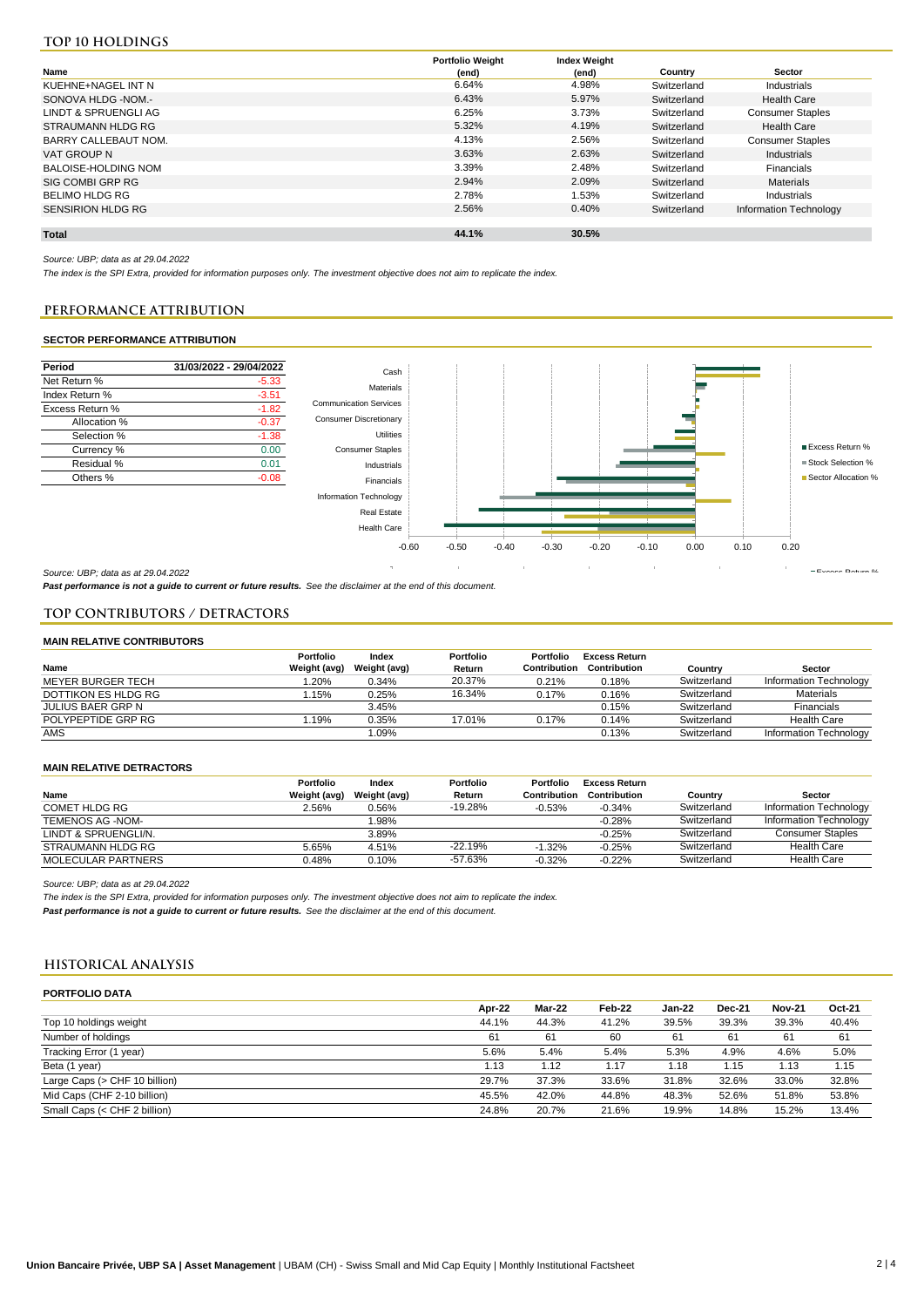#### w **BETA AND TRACKING ERROR - TRAILING 52 WEEKS**



*Source: UBP; data as at 29.04.2022*